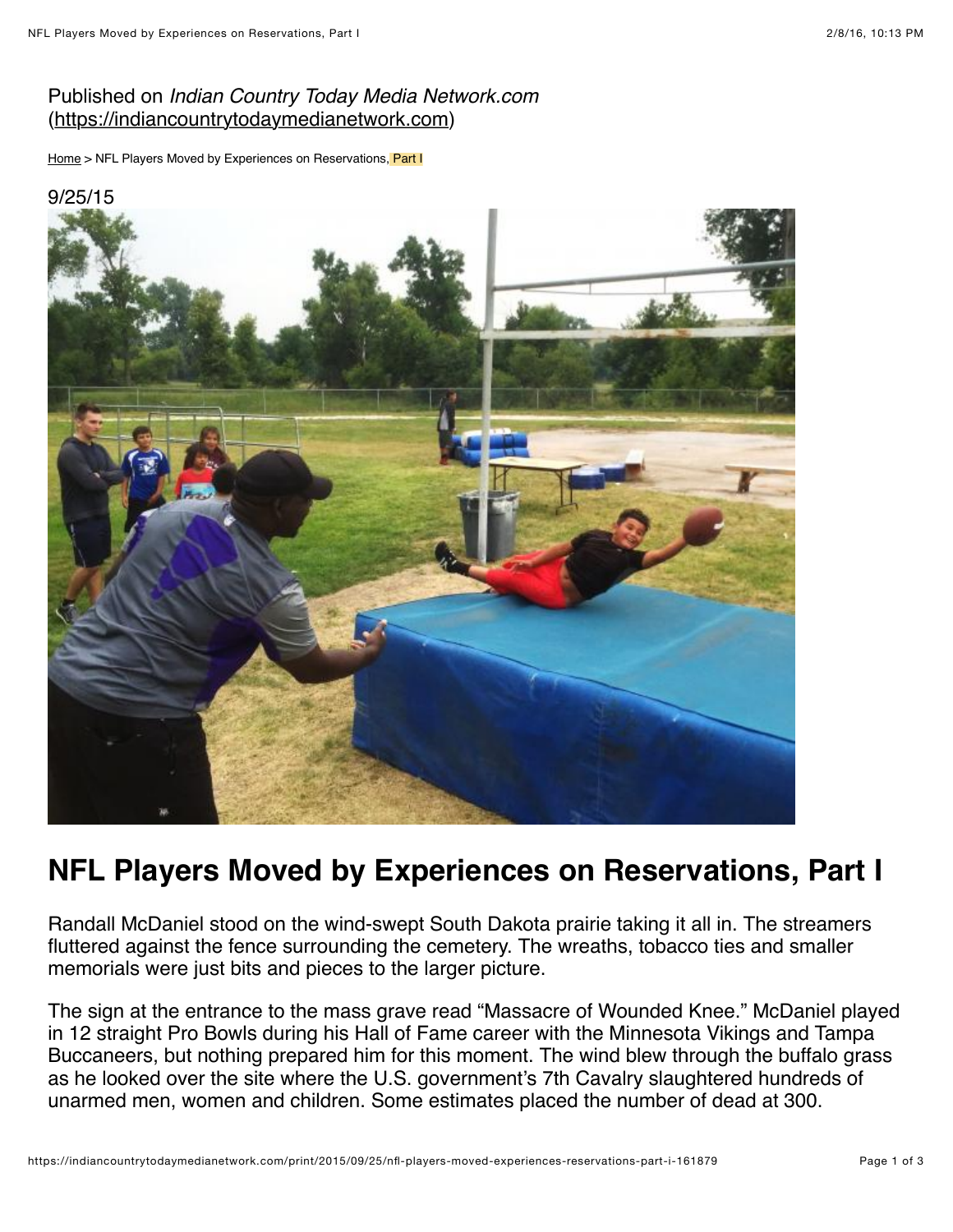It was his fifth trip to Jim Warne's Warrior Society youth football camp at the Pine Ridge reservation. He learns something with each visit. This time Warne, a good friend and former college teammate, took him out to see a piece of American history. The experience was almost unexplainable.

### RELATED: [Jim Warne's Seneca Football Camp Encourages Youth to Carry the Elders' Message](http://indiancountrytodaymedianetwork.com/2014/08/08/jim-warnes-seneca-football-camp-encourages-youth-carry-elders-message-156307)

"To see where all the people were buried, let's just say it puts things in perspective," McDaniel said in a near-whisper. "Everybody goes through struggles in their history somewhere along the line. But when [the massacre] happens right here in your own country … this is very eye opening."

Earlier this summer, former Pittsburgh linebacker Marv Kellum was a guest coach at the Seneca Nation football camp in upstate New York. For Kellum, who played for the Steelers when they won their first two Super Bowls, it was his first trip to the rez. Whatever might have been shared during the two-day camp, he walked away with an education he never learned in school.

"I never even knew the true meaning of the word Redskins," Kellum told ICTMN. "I had no idea it was linked to the government's bounty on men, women and children. It's hard to believe that the government was paying money for killing people. Most white people are ignorant to all of that. I was. How can you have a [mascot] name like that once you know what it means?"

#### RELATED: [NFL Greats Visit Reservations; Speak Out Against 'Redskins'](http://indiancountrytodaymedianetwork.com/2014/09/05/nfl-greats-visit-reservations-speak-out-against-redskins-156740)

The NFL opened the 2015 season in the midst of a national firestorm surrounding the Washington Redskins name and its defiant owner, Daniel Snyder, who says he will never change the mascot. ESPN analyst and former Chicago Bears head coach Mike Ditka says the changethe-name movement is a joke; and the latest ESPN.com poll is running 75 percent in favor of keeping the name. It's Game On in Indian country and Native Americans are not backing down in their fight for respect. Natives have been joined by senators, state legislators and others, strengthening their voice on the battlefield.

In the middle of it all, two former NFL players are coming at the debate from a position of respect. Their visits to Native reservations have helped guide their perspective.